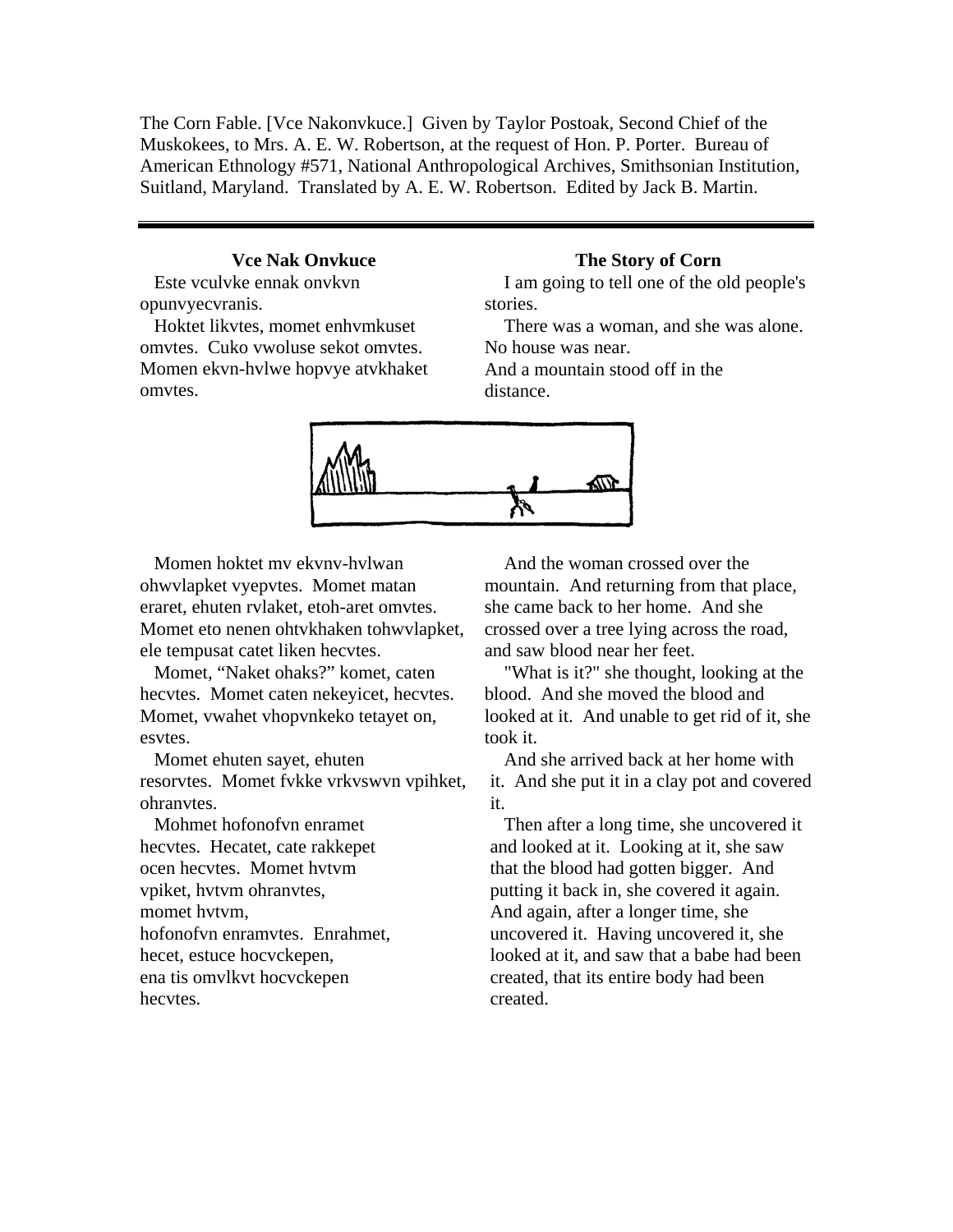

Mont hvtvm matan vpikvtes, vrkvswvn. Mont hvtvm hecet, nekeyet, vculepe haken, aesvtes.

Momet cepvnuset omvtes.

Momet, mvn vfastepen, vculepvtes. met etcvkotvksen enhayvtes. Momet, "Fuswvn elecet, ero tis elecvs: hompety tes," kicen,

elecvtes.

Momen hvtvm, "Econ elecvs," kicen, elecvtes. Momet, faye arat, ervlakat, hompetvn tayen hayepet, hoktalat ocen, rvlakvtes. Momen mv hompetv hayat, nake sepekot omaten hompetv tayet omvtes. Naken omat kerretvn eyace heret arvtes, mv este hunvnwv mvnettat.

Momen hoktalat este-hunvnwv mvnettan em punayat, "Vsv ekvn-hvlwan ohcemiket afvnnahketskvs," kicet, em vsehvtes.

"Estomet on vm vsehet omehaks?" komet, vkerricvtes, mohmet, "Cvhecekon, ekvn-hvlwan ohcemiket, hecares," komvtes.

Mont vyepvtes.

Mont rohcemiket, ekvn-hvlwen, topvrvn vfvnnaket hecvtes. Momet hvtvm ervtepvtes. Ekvn-hvlwe topvrvn vfvnnakof, tvlofvt on, este tayen hecvtes. Momet, ervlakof, vtcetvn kvpotoyet, pohyaket, wakkvtes. Momen hoktalat kerrvtes.

Mv hoktalat, "Nake cem vsehvyvnke, ekvn-hvlwen ohcemiket, afvnnahket, eratetskes, cekomis,"

And she put it back in the same thing, into the pot. And when she looked again, it moved, and had become older, and she took it out.

And it was a little boy.

And she cared for him and he grew to manhood. And she made a bow for him. And she said to him, "Kill birds and kill squirrels: they are food," and he killed them.

And again she said to him, "Kill deer," and he killed them. And when he came back from hunting, he found the old woman had a great deal of food that she had made. And when she made the food, there had been nothing, yet now there was a great deal of food. The young man was very curious to know what she had done.

And the old woman spoke to the young man: "Do not climb that mountain and look around," she warned him.

"Why does she warn me?" he wondered. Then he thought, "When she does not see me, I will climb the mountain and look."

And he left.

And having climbed the mountain, he looked around on the other side. And he came back again. When he looked around on the other side of the mountain, he saw that there was a town and a great many people. And when he came back, he drew a blanket over his head, and being lonesome, he lay down.

And the old woman knew.

The old woman said, "I think you have come back from what I forbade you to do, from having climbed the mountain, from having looked around. And so, even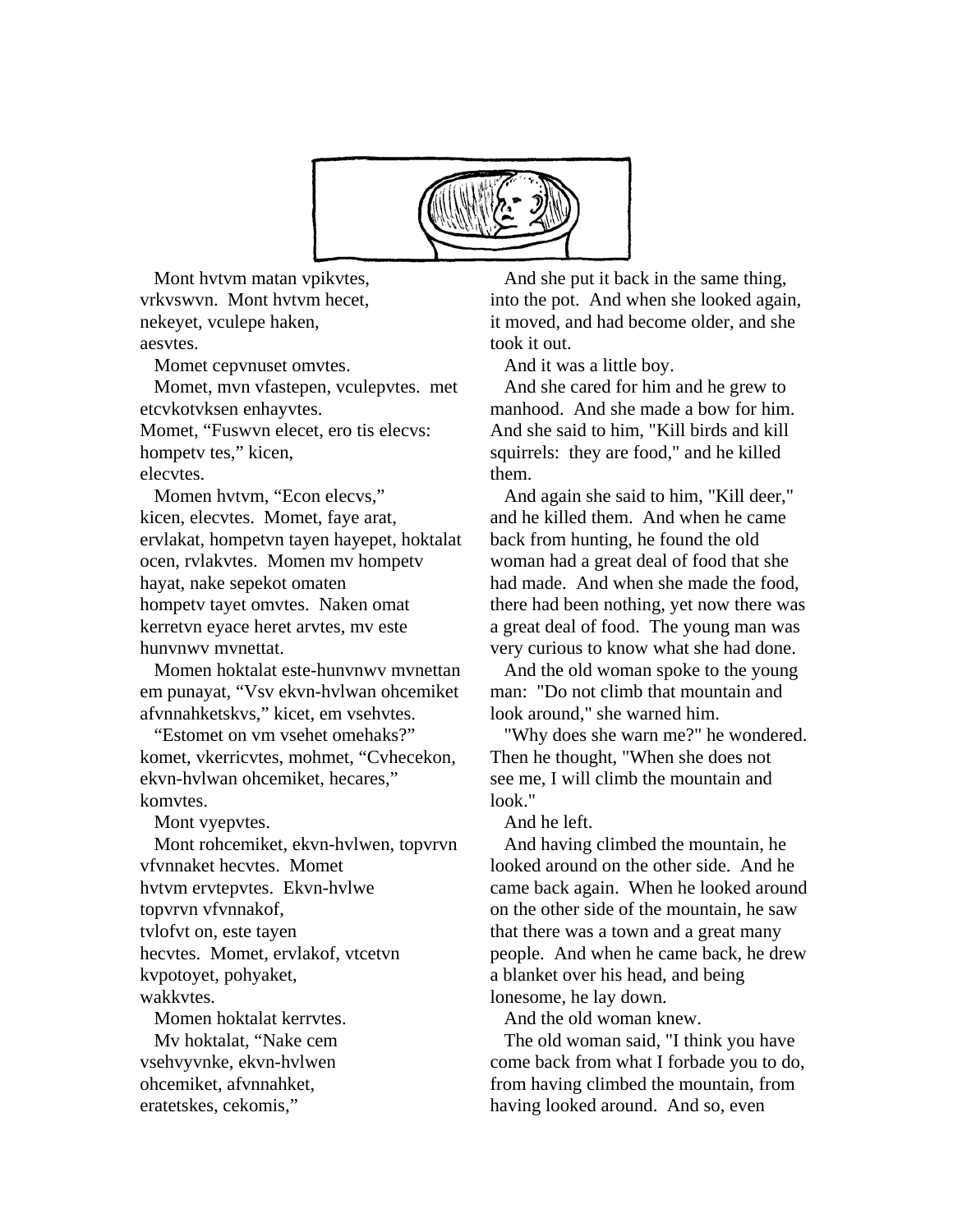makvtes. "Momusen, ecefastvyvnket omis, vyepetskēs," kicvtes.

though I have cared for you, you may go," she said to him.

Momet, "Cehompicvyvte omat mv tvlofv sahsekos," makvtes.

And she said, "There is no one in that town who will feed you as I have."



Momet mv hoktalat okatet, "Vce toyis," omvyvtes. Momen, rvfohake kvsappofvn "Ervlaketskat vce lokcet on , kicvtes. "Mohmen mv ayetskat cukon rorvtcvs," kicvtes. "Mohmen mv kicvtes. "Momet hvtvm fehpvn cemares," makvtes. "Vce toyit, vnet cehompicet rvlvketskvres," kicvtes. hecetskvres. Momet vce-hute hayetskat, cvton ometskvres," tvlofv vtekusen uewvt wakken tiketskvres. Momen tvpalv tat ayetskat, kohlikvn cemares," kicvtes.

Momet kohlikvn emet, fehpvn emvtes.

hecetskvres," kicvtes. "Mv eroretskat, Momet mv cekicat cehiwvt okepvres," kicvtes. "Mv tvlofv roretskat este vpokat kicvtes. "Momet ervlaketskat, cehiwvn tepaketskat, vlahokatskvres. Momet vcen mvn vtehatskvres. Mvt cvna-vpeswvt os. Momet, "Ayetskat, cukon roretskat, hoktvke tutcenet vpoken 'Likepvs,' hokte hvmket cekicvres. kicvtes. "Momen mvt cehiwv hakat, rvro tis em pvsatetskvres" rvro elecetv tat kerrekot os. Mvn em vnicet aretskvres," vteloyatskvres. Cvto tohton hahyet, Vce toyis," makvtes.

Momet, "Cehompicvye tvnke matvpomen hayet, hompetskvres," kicvtes. "Momusen vyepvs," kicvtes.

And the old woman spoke: "I am corn," grows cold, you must return. When you house," she said. "Now as you are going she said, "I am corn: it is I who have been feeding you. And in the fall, when it return, you will see that the corn is ripe. And when you make a container for the corn, you must do it with stone," she told him. "Now where you are going, you will cross water lying just by a town. And on the other side of that, you must go to a there, I will give you a plume," she said. "And I will give you a flute as well," she said.

And she gave him a plume, and she gave him a flute.

And she said to him, "When you go, said. "And when you come back, you and must both gather the corn. You must build when you get to the house, you will see three women there. When you get there one woman will say to you, 'Have a seat,' and the one that says that to you will be your wife," she said. "And when she becomes your wife, you must kill fish for her," she said. "The people in the town you are going to do not know how to kill fish. You must be helpful to them," she your wife must come together. And you a stone corn-crib and put it in that. That is my flesh. I am corn," she said.

And she said, "You must make it the same way that I fed you, and eat it. Now go," she said to him.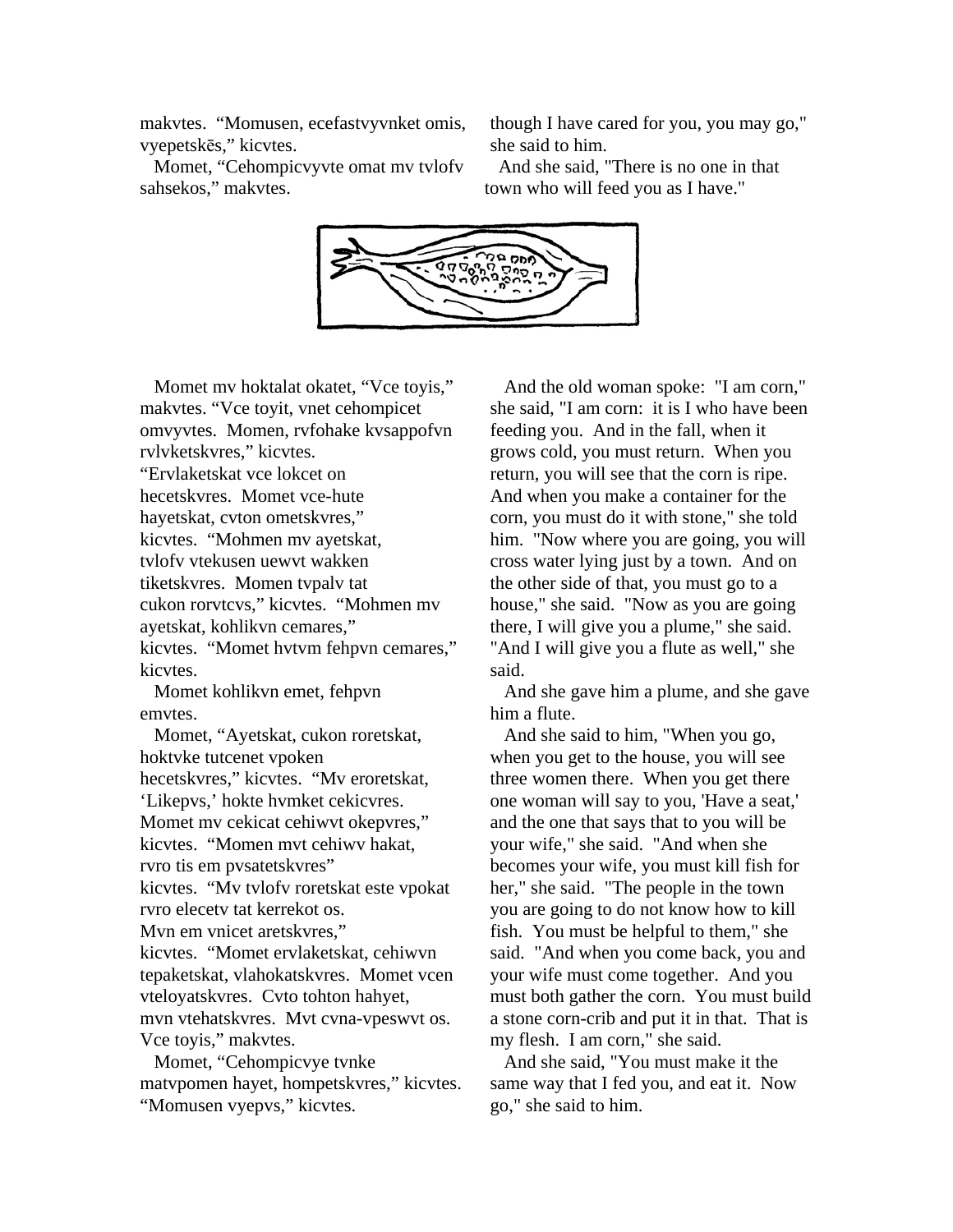Momen fehpv haket, vyepvtes. Momen kohlikv wenaken emvtes. Mv kohlikv tvset omvtes.

Momen, vyepat, hoktvke tutcenet vpoken, rorepvtes. Mohmet roret, hoktvke tutcenat hecvtes. Momen hoktvke tutcenat hecvkepet omis, lvpken punahoyekot, vpokepvtes. Momen hvmket, "Likepvs," kicvtes. Momen liken, mv hokte tat hompetvn enhopoyvtes. Mvt ehiwv momusen hakepvtes.

Momen mv tvlofv vtehkat rvro tis Momen mvn vrakkuehocen vrepvtes, mv hopoyaket, elecvkeko tayet fullvtes. Momen, Cem pvsatvkvyēs," kicvtes, mv este-hunvnwv rorat. "Heleswvn hopoyvks, alonesken," kicvtes. Mvn heleswvn 'senhayet, rvron pvsatvtes. este-hunvnwvn.

Mont, kvsappof, vce erhecet vhoyvtes, hoktalat likvtes. Mont, erorhoyan, vce lokcepvtet ocen hecakvtes.

Momusen cvton vteloyvtes. Mont vce-huten facken vtehvtes. Mont yecawet, vce-huten mvn hayvtes. Mont vcen vteloyet, vtehvtes. Mont hompepet omvtes.

Momen, vce vnahepen, cvto-tohto likan rorhoyvtes. Momen, fuswv cahmelikvt cvto-tohto nvkaften, rorhoyvtes.

Fuswv estomis omvlkvt nvkaftvtes.

Momen, "Estit lekvfatske tayat, lekvfvks," fuswvt makvtes.

Momen Opvt, "Vnet omares" makvtes, mont cvto-tohto vcakhvtes, momis lekvfeko tayvtes.

Momen fuswy etvt, "Vnet omares," makvtes, momis lekvfeko tayakvtes.

Lvmhet, hvtvm, cvton vcakhvtes, momis lekvfeko tayvtes.

Momen Arvnwvt, "Vnet omares," makvtes.

Mvt vcakhat, cvto omvlkvt

And sounding the flute, he left. And she had given him a living plume. That plume was a jay.

And he left and reached the place where reaching it, he saw the three women. And away. And one said to him, "Have a seat." the three women were. Then, upon although the three women saw him, they sat there and did not speak to him right And after he sat down, the woman sought food for him. That one at once became his wife.

And the people in that town looked for shoestring." He made it into medicine for fish, but could not kill them. And the young man who had come there said to them, "I can kill them for you. Look for medicine," he said, "for devil's them and killed fish. And the man was held in great respect.

And when it grew cold, the two went to see the corn, to where the old woman had lived. And when they got there, they saw that the corn was ripe.

Immediately he gathered stones. And he made a container for the corn there. And gathering the corn, he put it in. And he filled the corn container, and taking from it, he would eat it.

And when the corn was gone, they came they reached it, birds of various kinds had again to the stone corn-crib. And when assembled at the stone corn-crib. All different kinds of birds had assembled.

And one bird said, "Whoever of you can tear it down, tear it down."

And Owl said, "I will do it," and clawed at the stone corn-crib, but could not tear it down.

And another bird said, "I will do it," but he could not tear it down.

And Eagle also clawed at the stones, but could not tear it down.

And Falcon said, "I will do it."

When he clawed at the stones, all the